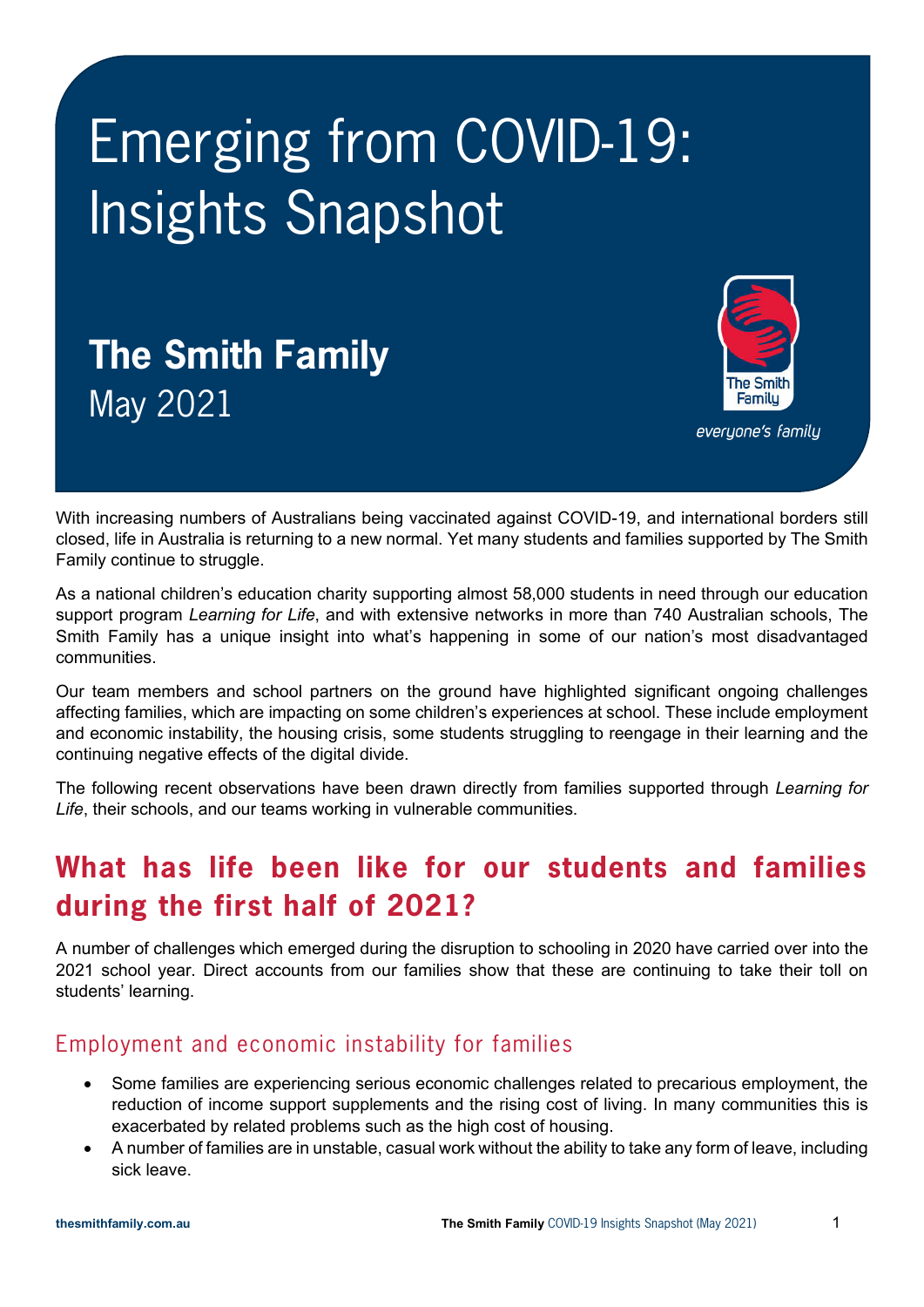- The end of the income support Coronavirus Supplement in March coincided with the end of the mortgage freeze, which our team members say for some families led to rent increases. This has meant that some families who were in secure housing were forced out of their homes and had to stay with friends, camp, sleep in cars or move to a different area, meaning children have to go to different schools and start all over again.
- With last year's temporary increase in income support payments, families were able to afford more supports for children, such as additional equipment, specialist appointments and essentials needed for school, including uniforms, schoolbooks, and digital devices.
- It's not vet clear the full extent to which the end of the Coronavirus Supplement will affect many *Learning for Life* families.
- More children are taking on adult responsibilities from a young age to support adults living in exacerbated financial disadvantage. Some secondary students who are old enough and able to get part-time work have done so because of a fear in their families of becoming homeless, in instances where their primary carer may have lost income or may be in insecure work. This was also a prepandemic experience related to poverty.

**One student in Queensland fell behind because they struggled to keep up**  Stress from parents has a big impact on children's ability to settle into their education. Overlay health and housing issues, and everything else that was going on before the COVID-19 crisis happened, and the compounding challenges can make it impossible **to make education a priority. Even if attendance is good, the weight of challenges facing a child make it very hard to concentrate at school. Some students still go to school because it's a safe space. But if they're tired, hungry, or unable to concentrate because they're worried about their family's circumstances, they fail to engage and their attendance drops off, especially for older students.**

**"** *Colleen, Family Partnership Coordinator, The Smith Family, Queensland*

#### Housing affordability crisis

**"**

- Many communities across the country are experiencing significant housing stress. This includes a lack of access to affordable housing, precarious renting circumstances and homelessness for certain families leading to increased mobility of children and compounding instability.
- With prices going up, properties are increasingly no longer affordable for *Learning for Life* families. With rental properties becoming more popular as people leave larger metropolitan areas and head to the regions, this leads to rental stress for low-income families.
- Our team members and partners have observed students needing to move schools due to family relocations because of the high cost of housing, with some families contemplating splitting children across the homes of different relatives in the short term.
- Young people living in insecure housing sometimes have a lower school attendance rate. Those who do attend school are not as well rested and can be less able to concentrate. There is a notable link between school disengagement and educational achievement.
- Some schools say they are also feeling the impact of a more transient community. For example, when a student with a disability leaves, the school loses the associated funding and therefore their additional teaching aides.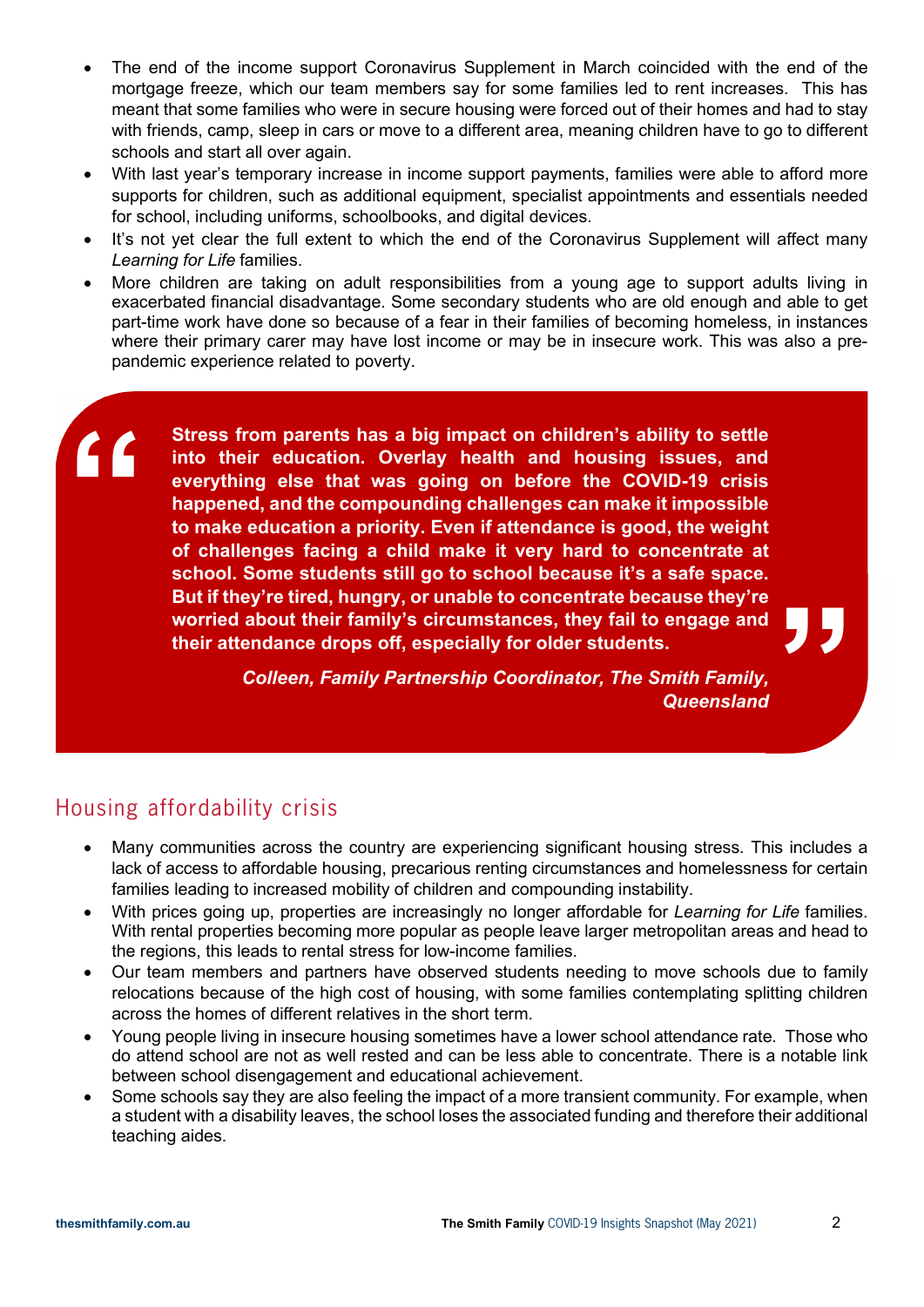**One Smith Family supported single parent family with four children in Years 8, 9 and 11 had to leave their home in October last year as the homeowners were returning to live there. By February, the mother had put in more than 300 rental applications. Her Year 11 children were able to remain at the same school by going to stay with their godfather. The two younger siblings had to move out of area to stay with an aunt and attend a new school. The mother sought housing in regions that were affordable for her, if possible, where her youngest are now attending school so as not to cause them further disruption. After couch surfing since October, staying a few days at a time with each of the children, in between staying with one of her friends, she finally found a home six months later. The experience of house hunting was daunting. The mother also has significant health concerns requiring multiple operations, and this has also affected her children's mental health.** 

- The housing crisis is being felt most acutely in regions which have seen significant population growth as a secondary impact of COVID-19, with many Australians relocating to regional areas or transferring interstate to be closer to their families. Examples of hard-hit areas highlighted by our team members include:
	- $\circ$  Sunshine Coast families being offered housing in faraway Blackwater (700km away), due to a lack of housing in their community.
	- o One of our support workers in a regional Queensland town supporting 15 families who are living in cars, with a similar number "couch surfing" or living in garages, or caravan parks.
	- $\circ$  Another Queensland family has been asked to leave crisis housing. This family has a primary carer requiring transfusions, a young child with special needs, and two other children. They are in crisis housing due to domestic violence and have nowhere else to go. More families are reporting as homeless on the Gold Coast with several living in cars or couch surfing.
	- $\circ$  In Darwin, housing prices increased significantly in a short period of time causing an affordability issue not previously seen.
	- $\circ$  A lot of families in remote communities also ended up in Darwin during the wet season, with some choosing not to return after the wet season ended. Similarly, a lot of families are living precariously and camping in bush areas near larger urban centres.
- Nationwide, there is an increase in families moving in with relatives or experiencing "hidden homelessness." There is a high level of shame surrounding this which inhibits disclosure and accurate data collection. Families experiencing these situations often show incredible resilience.
- In one regional Victoria community the dux of the school was homeless three times during 2020 and living with her mum in their car for part of the year, yet she still managed this remarkable educational achievement.

#### Impact of COVID on school attendance and engagement

- Our team members and school partners report that on the whole students around the country have re-engaged well in school this year. Those who are struggling to re-engage generally had low school attendance prior to COVID-19.
- Some students who were somewhat disengaged in their learning prior to the pandemic have become completely disengaged. In certain communities it is likely to be a slow and long process of re-engaging students in their education.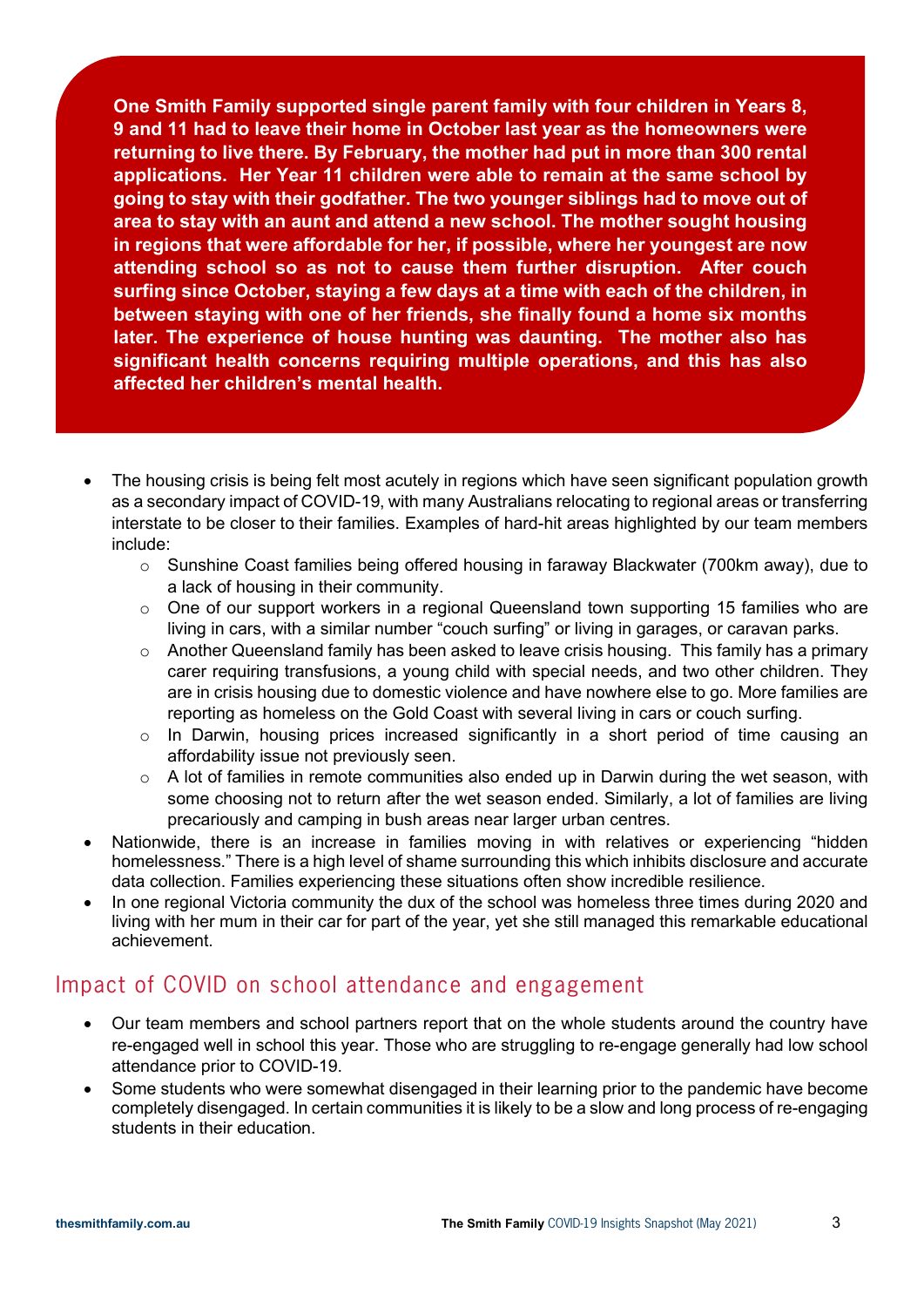- Groups who have resisted returning to school and/or struggled to re-engage with school are more likely to be; students who struggled with bullying pre-pandemic, students with behavioural issues or disabilities, and students in senior secondary who did not have a clear pathway planned for when they finished school.
- Some students who did well with home schooling are struggling back at school. Some students had very high levels of anxiety going back to school and have a higher instance of being absent or late. A few families have applied for distance learning as the students did not want to go back to school.
- In parts of the country Smith Family support workers have observed they are continuing to see a lot of school disruption due to custody issues, which anecdotally they're noticing more of since the pandemic.
- Increased family mobility and changing of schools for students due to the housing affordability crisis - has made it difficult for some students to settle into the new school year and in some instances led to increased family conflict and domestic violence.
- All over the country, schools are asking students to stay home if they have any cold or flu like symptoms and this is having an ongoing detrimental impact on students' engagement and attendance. Instances being seen are where whole families stay home as one family member is unwell. The cumulative impact on attendance can be huge.
- The impact of home schooling has been felt the most in Victoria as the state that had the longest lockdown and time away from the school environment. Many students have fallen behind in their learning, and some have continued home schooling or completely disengaged.
- For Aboriginal and Torres Strait Islander families in one of our communities in Victoria, there are complex challenges to manage. The snap lockdowns created anxiety for them, especially in situations where children are living in out of home care. There are ongoing concerns about the possibility of further lockdowns and remote learning periods, and possible changes to school policies about whether parents are allowed on campus.
- In Victoria and NSW, tutoring support (funded through the Departments of Education) is now being made available for students who need support to help them catch-up on learning from last year. It's yet to be seen how well this will help students to do this.
- Despite all the challenges of 2020, many schools report their exiting Year 12 students did very well. Year 12 students who graduated in2020 were given intensive support to enable this achievement, but as a result there is concern that Years 10 and 11 have missed out and in some cases their learning outcomes are feared to have dropped significantly in 2021.
- Some have reported the impact of the lockdown on Year 8 students in Victoria these children have not had the benefit of Year 7 to adjust to the new high school environment and are having difficulties settling into their new school's culture.
- Years 1 and 2 in primary are also vulnerable and some Year 1 children haven't yet learnt the expected fundamentals of reading. Teachers are now focused on thinking what extra support these children are going to need over time.
- Our observers on the ground have noted a nationwide teacher shortage, with many schools in communities where The Smith Family operates struggling to attract teachers. Many teachers reassessed their priorities during the pandemic and left the profession or reduced their hours. This shortage is creating further disruption and a lack of consistency in affected students' learning.
- We will have quantitative information to help better understand how far some groups of children have fallen behind in 2020 when we see NAPLAN results over coming months.

**One Smith Family supported student fell behind because they struggled to keep up during remote learning. The previously A-grade student fell to a C-grade because they fell behind in their remote studies. The student ended 2020 with a B-grade average, through a lot of hard work and support. Now in 2021 she has caught up and is again an A-grade student, testament to her resilience.**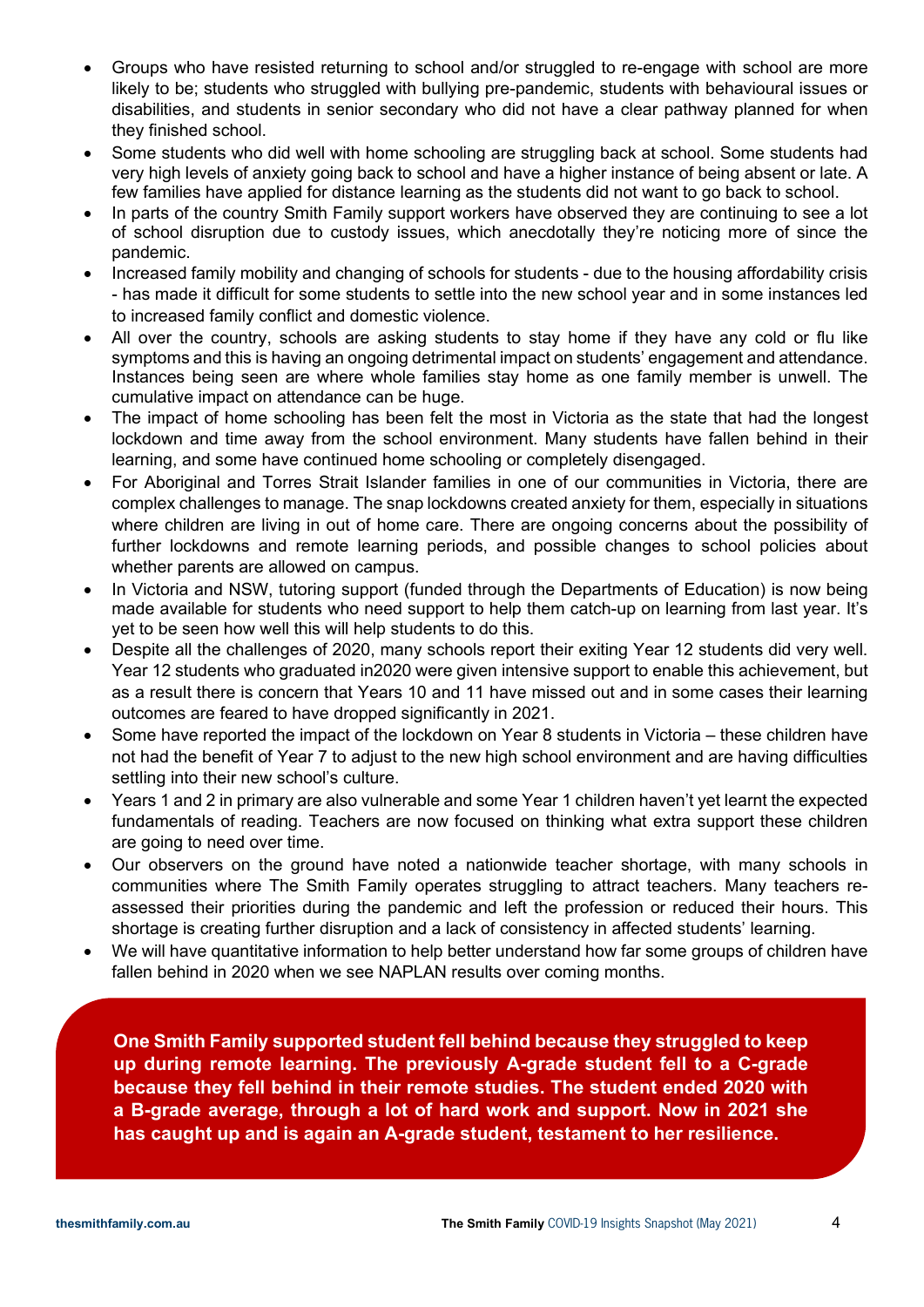#### Ongoing impact of the digital divide

- Families are having ongoing issues with digital access, including a lack of access to devices, internet data and technical support and/or training.
	- $\circ$  Many parents and students have been reporting stress around access to digital services and accessing schoolwork over the last 12-16 months.
	- o Some families and students feel guilt or stigma about not being able to bring their own device to school. There is concern that these students are missing out on learning.
	- o Several schools already have Bring Your Own Device policies and are further digitising their learning packages. Some schools have loaded software packages onto devices for students. Some have a small selection of spare iPads and laptops for children who do not have their own device.
	- $\circ$  In certain schools there is an expectation that students can do their homework using their own device. Some schools still have a limited number of paper-based assessments and packages for children without any access to a device, but this is becoming the exception. In some areas, schools are not providing spare devices now, stating that they cannot afford to do so on an ongoing basis.
	- $\circ$  In some school communities which didn't switch to digital learning during the lockdown and instead remained paper-based, many students struggled to keep up with schoolwork and fell very far behind. There is a big lag in engagement at these schools and concern they will remain behind.
- Across the board, families who had pre-existing high levels of digital literacy, access to devices and internet and no additional barriers such as a child with a disability, generally managed well during the pandemic.
- In many communities, parents and carers have insufficient skills to help students get online and learn, and often there are literacy, and digital literacy, issues for both students and parents.
- Teachers and schools have taken time to understand how far behind certain students are after remote learning last year and say that even when there was a device at home, in some cases it was not being used and/or sufficient guidance was not being provided for its use by parents and carers.

#### Mental health

- Our team members and school partners say that some students who had mental health issues before COVID-19 have had these issues escalate.
- Across the country, the children who struggled most with returning to school are those who have previously experienced bullying, or have a diagnosis such as autism, anxiety, or depression. The return to the highly social and often confronting school environment has been difficult for them.
- A number of schools have observed a real gap in students' socialisation, including self-regulation and an understanding of school culture, following the disruption of 2020.
- In some schools this disconnection has resulted in increased violence in the schoolyard, which school principals say is a major concern.
- Anxiety about future jobs is high among older school students. The competition to gain relevant work experience is tough.
- Compounding pressure on families affects students' ability to settle into their education. For example, after observing the stress her mother is under, one daughter wants to stop attending high school so she can stay home and support her mother and younger siblings.
- In some instances, students are concerned that COVID-19 "may come back". There are also parents with this fear which has been transmitted to their children. Our team members and school partners say this seems to be more of common among high school students than primary school students.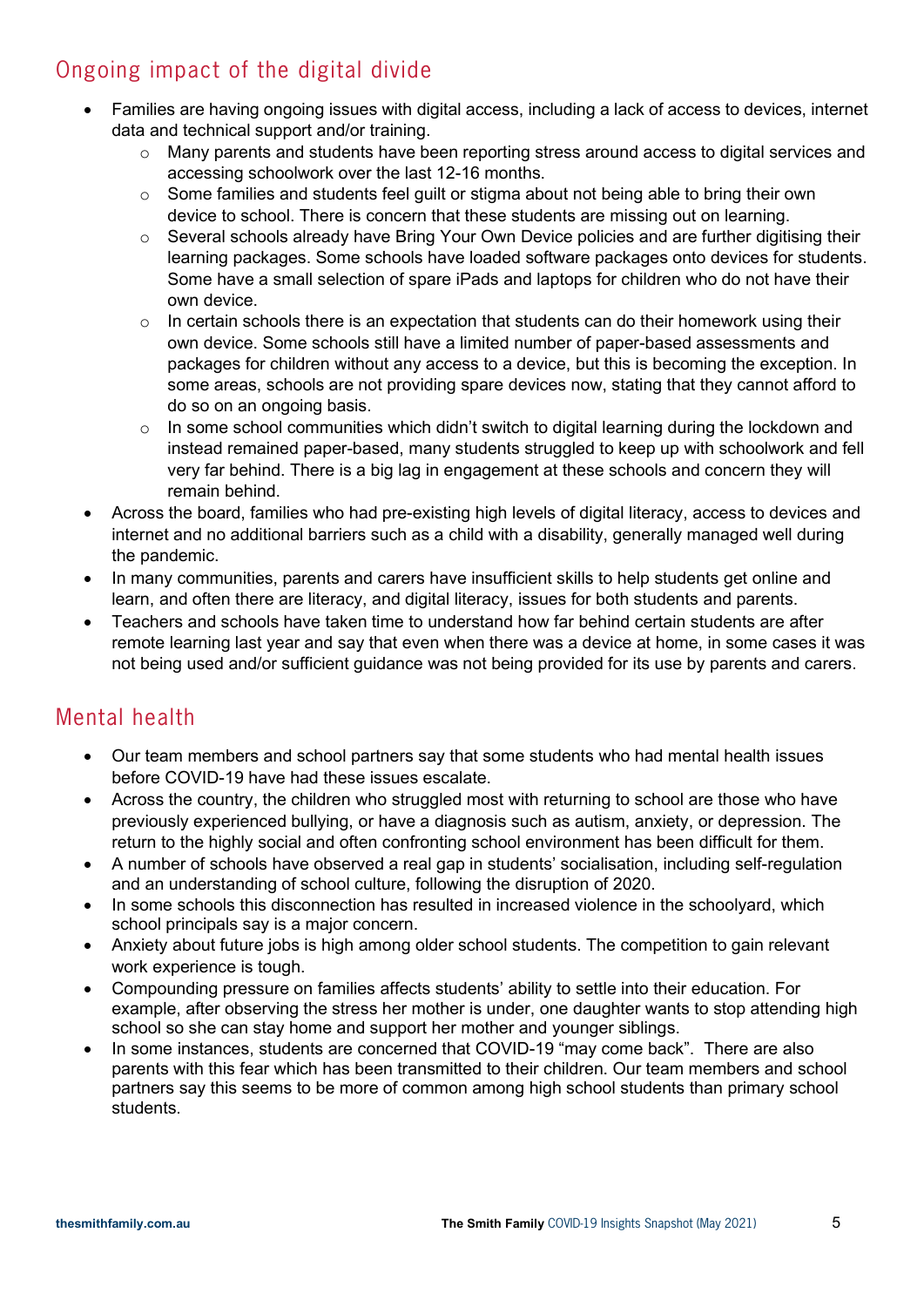#### Tertiary scholarship students

- Many students started 2021 hopeful for their studies with universities starting the year with a mixture of in-person and online learning.
- Some first-year students are finding the environment challenging, as they would normally have received more support from their schools to help prepare them for university.
- A large number of first year students in 2020 only had two weeks on campus before study went online. It was very difficult for them to get support and form networks which has taken its toll on some students' mental health.
- Many students failed subjects when study moved online. Universities were flexible and allowed grades not to go onto students' academic records, but it has still had an impact on confidence.
- Many students are unsure about their career plans resulting in an increase in the number of students taking time off to assess their options. Many tertiary students seem to be suffering from "postlockdown burnout". Victoria saw a lot of students withdraw from study early in the semester.
- With more deferrals, tertiary study will last longer. This has both financial and emotional implications for students.
- Other students are still pursuing their preferred courses despite current risk of a lack of some job prospects (e.g. event hospitality) and/or increase in fees.
- A higher proportion of Aboriginal and Torres Strait Islander students have taken up Smith Family tertiary scholarships this year and enrolled in unis (81 students in 2019 to 108 students enrolling in 2021).
- Some students who completed undergraduate studies last year have chosen to go on to further study because of lack of job opportunities.
- Many tertiary students were unable to secure part-time/flexible work last year. Finding work is somewhat easier this year, with some students managing to now pick up more work, including night shifts, to support their families.
- Many tertiary students are waiting long periods to access counselling support due to increased demand. There is increased anxiety about future jobs, particularly a perceived lack of corporate jobs, with concern many people are working from home so are unable to offer training opportunities to students.

#### Increase in requests from schools and community for The Smith Family's support

- Feedback from our team members in some areas is that they have noticed an increase in requests from schools to become Smith Family partner schools, so that our support can be provided to students in need.
- Our team members also note more requests from our partner schools to be allocated more *Learning for Life* scholarships – so that more students in the school can be supported.
- One family support worker noted that in her 10 years working at The Smith Family, she has never seen so many families looking for support. This impact is being felt across all community services, all of which seem to be at full capacity.
- At recent community services meetings the message was clear that there is not enough support to go around, with community sector organisations all asking the question "what can we do?" The waitlists for support are increasing, and community services organisations are at bursting point.
- Many communities have seen a notable increase in families experiencing food shortages.